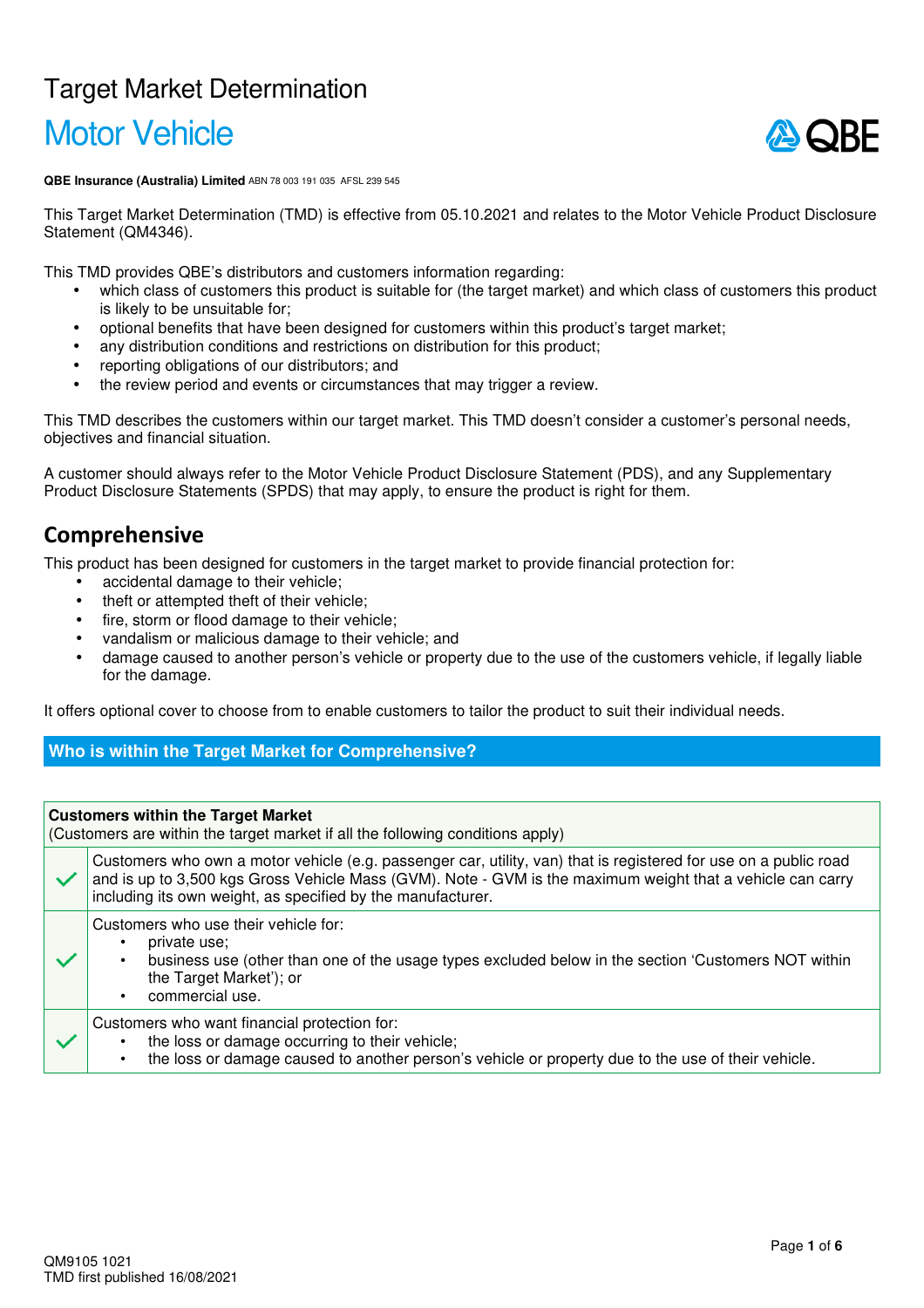|                                                               | <b>Customers NOT within the Target Market</b><br>(Customers are not within the target market if any of the following conditions apply) |                                                                                                                                                                                                                                                                                                                                                                                                                                                          |  |  |  |
|---------------------------------------------------------------|----------------------------------------------------------------------------------------------------------------------------------------|----------------------------------------------------------------------------------------------------------------------------------------------------------------------------------------------------------------------------------------------------------------------------------------------------------------------------------------------------------------------------------------------------------------------------------------------------------|--|--|--|
| caravans:<br>٠<br>motorcycles;<br>X<br>$\bullet$<br>$\bullet$ |                                                                                                                                        | Customers whose vehicles are not a passenger vehicle, utility or van (but are not limited to):<br>heavy vehicles such as but not limited to buses, prime mover; or<br>vehicles with a GVM of 3,500kgs or more.                                                                                                                                                                                                                                           |  |  |  |
|                                                               | X                                                                                                                                      | Customers who use their vehicle:<br>to deliver goods where the driver is being paid to do so;<br>$\bullet$<br>to carry passengers where the driver is being paid to do so including any ridesharing (this does not<br>$\bullet$<br>include carpooling);<br>for hire including as part of a car sharing service or platform for reward; or<br>$\bullet$<br>for any competitive motor sport, contest or event where the road was closed to public traffic. |  |  |  |
|                                                               | X                                                                                                                                      | Customers who want insurance for Compulsory Third Party insurance (CTP), for bodily injury cover as a result of<br>a car accident. This cover is only available under a CTP policy.                                                                                                                                                                                                                                                                      |  |  |  |

## **Target Market for Optional Benefits**

Customers within the target market for this product may want to purchase the following optional covers:

#### **Optional benefit - 4 year New Car Replacement option if vehicle is a total loss**

#### **Customers within the Target Market for the 4 year New Car Replacement option if vehicle is a total loss optional benefit**

Customers who own a vehicle that:

- has been purchased from a dealer;
- is less than 4 years old; and<br>• has been driven less than 10
- has been driven less than 100,000km.

#### **Customers NOT within the Target Market for the 4 year New Car Replacement option if vehicle is a total loss optional benefit**

Customers who own a vehicle that:

x

 $\ddot{\phantom{1}}$ 

- has not been purchased new from a dealer;
- is more than  $\overline{4}$  years old; and
- has been driven more than 100,000km.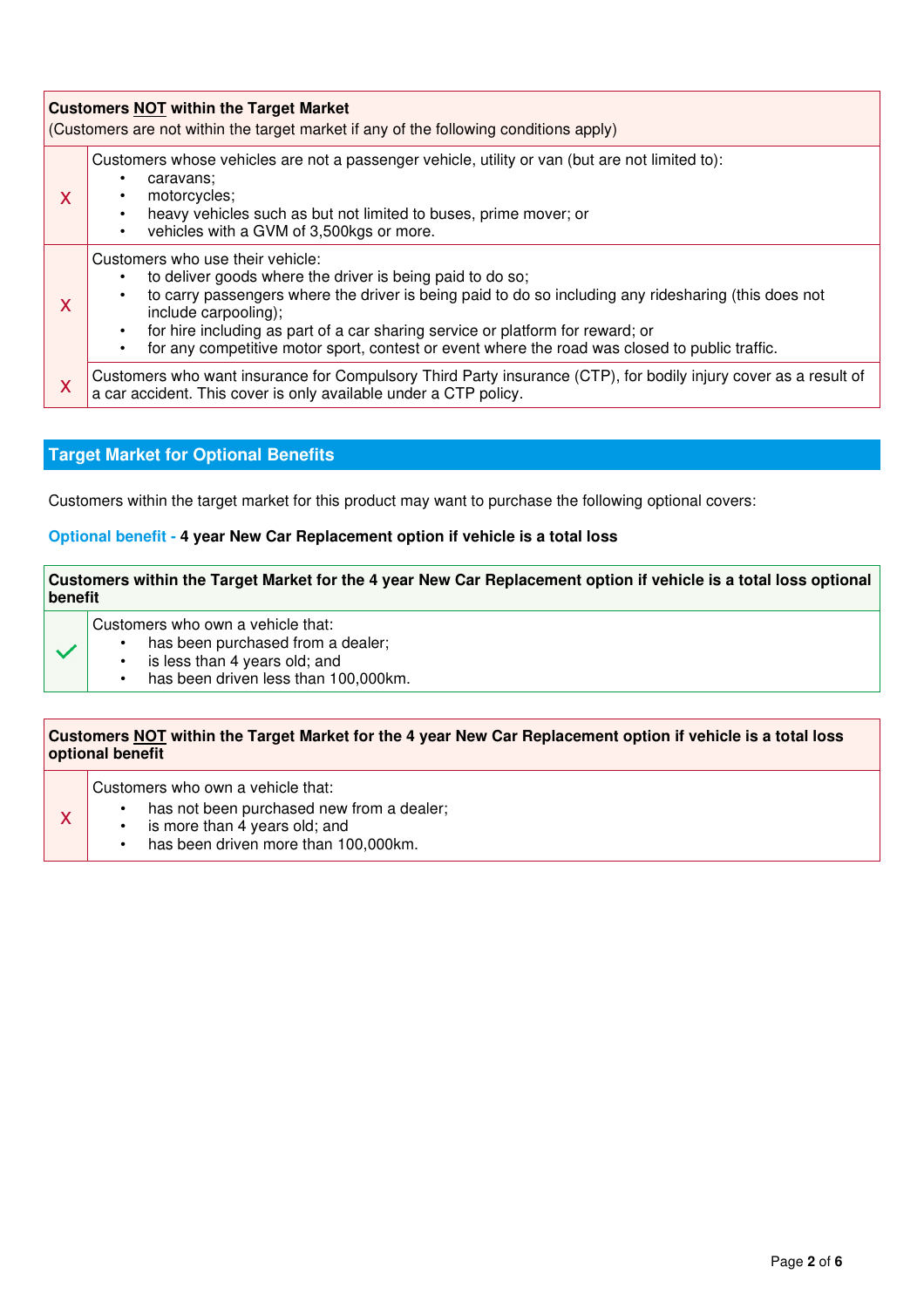# **Third party, fire and theft cover**

This product has been designed for customers in the target market to provide financial protection for:

- fire damage to their vehicle;
- theft or attempted theft of their vehicle; and
- damage caused to another person's vehicle or property due to the use of the customers vehicle, if legally liable for the damage.

## **Who is within the Target Market for Third party, fire and theft cover?**

#### **Customers within the Target Market**

(Customers are within the target market if all the following conditions apply)

| $\checkmark$ | Customers who own a motor vehicle (e.g. passenger car, utility, van) that is registered for use on a public road<br>and is up to 3,500 kgs Gross Vehicle Mass (GVM). Note - GVM is the maximum weight that a vehicle can carry<br>including its own weight, as specified by the manufacturer. |
|--------------|-----------------------------------------------------------------------------------------------------------------------------------------------------------------------------------------------------------------------------------------------------------------------------------------------|
|              | Customers who use their vehicle for:<br>private use:<br>business use (other than one of the usage types excluded below in the section 'Customers NOT within<br>the Target Market'); or<br>commercial use.                                                                                     |
|              | Customers who want financial protection for:<br>the loss or damage occurring to their vehicle as a result of fire, theft or attempted theft; and<br>the loss or damage caused to another person's vehicle or property due to the use of their vehicle.<br>٠                                   |

| <b>Customers NOT within the Target Market</b><br>(Customers are not within the target market if any of the following conditions apply) |                                                                                                                                                                                                                                                                                                                                                                                                                                                          |  |  |  |
|----------------------------------------------------------------------------------------------------------------------------------------|----------------------------------------------------------------------------------------------------------------------------------------------------------------------------------------------------------------------------------------------------------------------------------------------------------------------------------------------------------------------------------------------------------------------------------------------------------|--|--|--|
| X                                                                                                                                      | Customers whose vehicles are not a passenger vehicle, utility or van (but are not limited to):<br>caravans;<br>$\bullet$<br>motorcycles;<br>$\bullet$<br>heavy vehicles such as but not limited to buses, prime mover; or<br>$\bullet$<br>vehicles with a GVM of 3,500kgs or more.<br>$\bullet$                                                                                                                                                          |  |  |  |
| X                                                                                                                                      | Customers who use their vehcile:<br>to deliver goods where the driver is being paid to do so;<br>$\bullet$<br>to carry passengers where the driver is being paid to do so including any ridesharing (this does not<br>include carpooling);<br>for hire including as part of a car sharing service or platform for reward; or<br>$\bullet$<br>for any competitive motor sport, contest or event where the road was closed to public traffic.<br>$\bullet$ |  |  |  |
| X                                                                                                                                      | Customers who want insurance for Compulsory Third-Party insurance (CTP), for bodily injury cover as a result of<br>a car accident. This cover is only available under a CTP policy.                                                                                                                                                                                                                                                                      |  |  |  |
| X                                                                                                                                      | Customers who want financial protection for accidental loss or damage to their vehicle.                                                                                                                                                                                                                                                                                                                                                                  |  |  |  |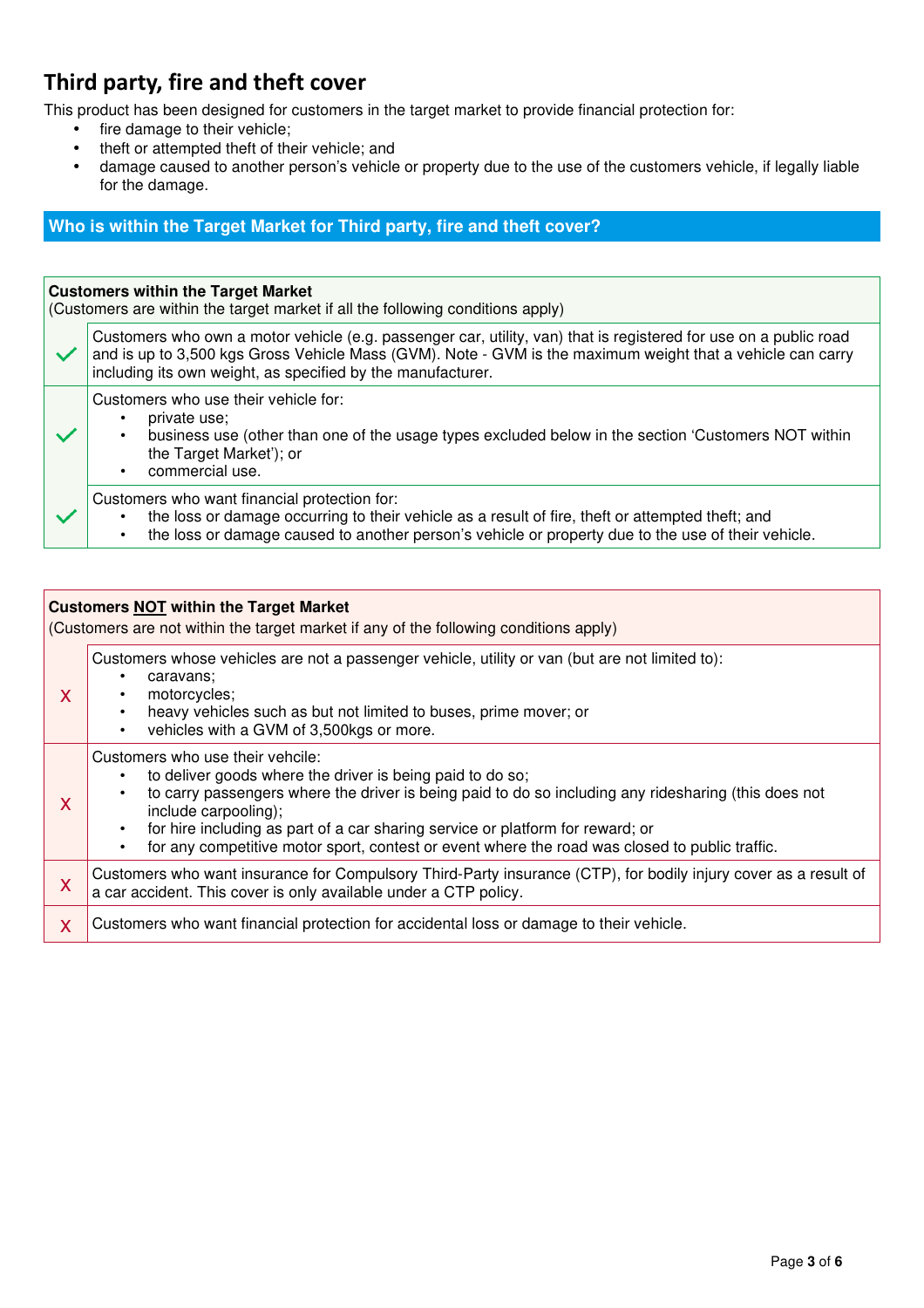# **Third party only cover**

This product has been designed for customers in the target market to provide financial protection for damage caused to another person's vehicle or property due to the use of the customers vehicle, if legally liable for the damage.

## **Who is within the Target Market for Third party only cover?**

# **Customers within the Target Market**  (Customers are within the target market if all the following conditions apply) Customers who own a motor vehicle (e.g. passenger car, utility, van) that is registered for use on a public road and is up to 3,500 kgs Gross Vehicle Mass (GVM). Note - GVM is the maximum weight that a vehicle can carry including its own weight, as specified by the manufacturer. Customers who use their vehicle for: • private use; • business use (other than one of the usage types excluded below in the section 'Customers NOT within the Target Market'); or commercial use. Customers who want financial protection for the loss or damage caused to another person's vehicle or property due to the use of their vehicle.

| <b>Customers NOT within the Target Market</b><br>(Customers are not within the target market if any of the following conditions apply) |                                                                                                                                                                                                                                                                                 |  |  |  |
|----------------------------------------------------------------------------------------------------------------------------------------|---------------------------------------------------------------------------------------------------------------------------------------------------------------------------------------------------------------------------------------------------------------------------------|--|--|--|
| X                                                                                                                                      | Customers whose vehicles are not a passenger vehicle, utility or van (but are not limited to):<br>caravans;<br>٠<br>motorcycles;<br>heavy vehicles such as but not limited to buses, prime mover; or<br>vehicles with a GVM of 3,500kgs or more.                                |  |  |  |
| X                                                                                                                                      | Customers who use their vehicle:<br>to carry passengers or goods where the driver is being paid to do so, including any ridesharing (this does<br>not include carpooling); or<br>for any competitive motor sport, contest or event where the road was closed to public traffic. |  |  |  |
| X                                                                                                                                      | Customers who want insurance for Compulsory Third-Party insurance (CTP), for bodily injury cover as a result of<br>a car accident. This cover is only available under a CTP policy.                                                                                             |  |  |  |
| X                                                                                                                                      | Customers who want financial protection for loss or damage to their vehicle.                                                                                                                                                                                                    |  |  |  |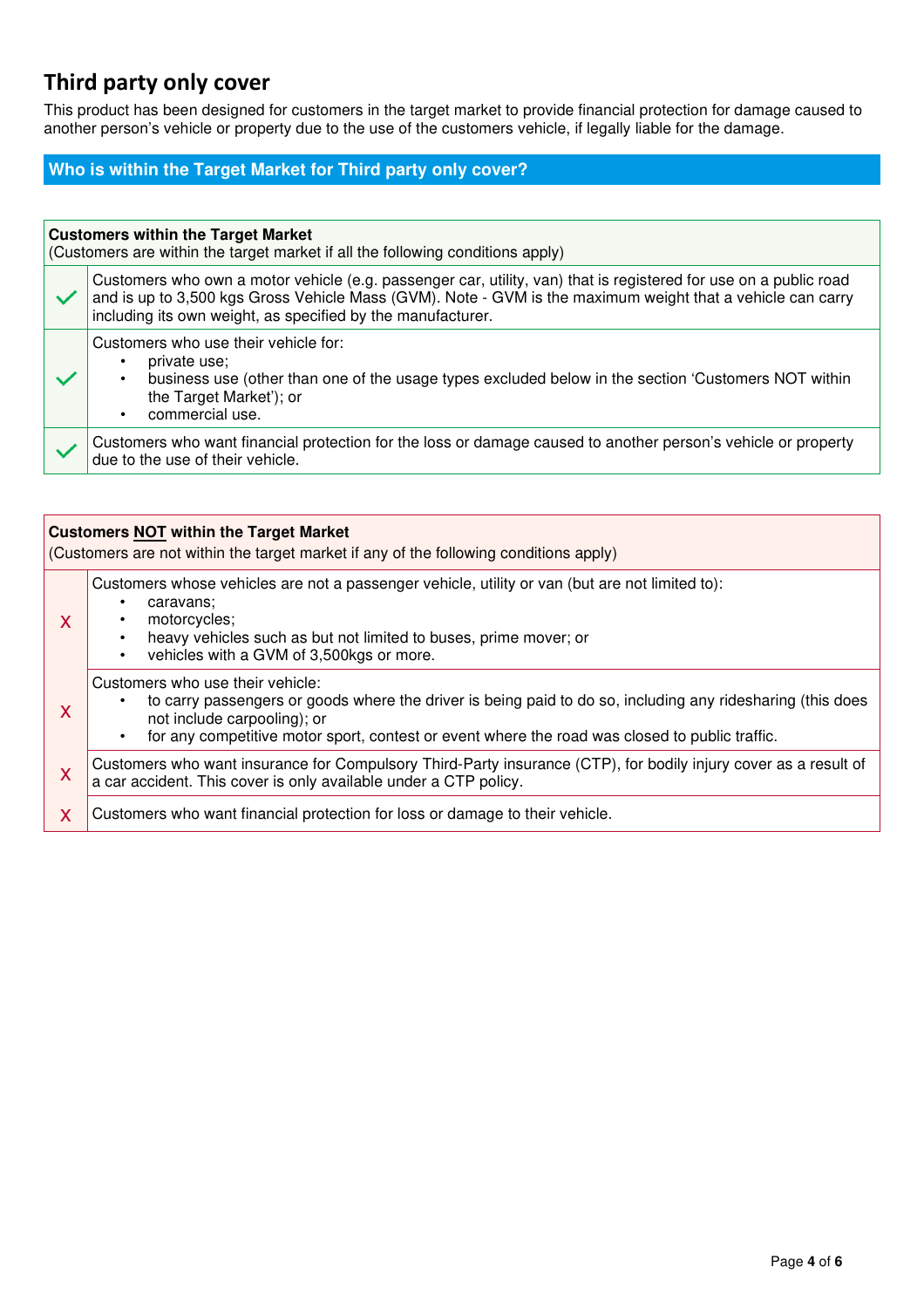#### **Distribution Conditions**

| This product has been appropriately designed to be distributed through a financial institution. The product and the<br>systems it is distributed through have been designed for a customer seeking insurance through a financial institution.<br>The financial institution has taken reasonable steps to understand the key product attributes and align distribution to<br>customers in the target market. |                                                                                                                                                                                                                                                                                                                                                                                                                                                                  |  |  |  |  |
|-------------------------------------------------------------------------------------------------------------------------------------------------------------------------------------------------------------------------------------------------------------------------------------------------------------------------------------------------------------------------------------------------------------|------------------------------------------------------------------------------------------------------------------------------------------------------------------------------------------------------------------------------------------------------------------------------------------------------------------------------------------------------------------------------------------------------------------------------------------------------------------|--|--|--|--|
| <b>Distribution</b><br><b>Restrictions</b>                                                                                                                                                                                                                                                                                                                                                                  | This product can only be sold via the following Distribution Channel/s<br>QBE's network of approved General Insurance financial institutions who hold an AFS<br>licence; or<br>Authorised Representative of QBE who operate under our AFS licence.                                                                                                                                                                                                               |  |  |  |  |
| <b>Distribution</b><br><b>Conditions</b>                                                                                                                                                                                                                                                                                                                                                                    | This product can only be sold via a QBE approved application system within the eligibility and<br>underwriting rules.<br>Any quoting outside the system must always be referred to a QBE authorised representative.<br>It can be sold to customers within the target market without the customer being provided with any<br>financial product advice or, with either general or personal advice.<br>Make the TMD available to customers who wish to refer to it. |  |  |  |  |
| <b>Distribution</b><br><b>Method</b>                                                                                                                                                                                                                                                                                                                                                                        | The distribution method of selling this product may comprise of:<br>Online via a quote portal approved by QBE; or<br>Direct contact between the customer and the financial institution.                                                                                                                                                                                                                                                                          |  |  |  |  |

## **Reporting Obligations for Distributors**

Distributors of this product are required to provide QBE with complaints information about this product through the agreed complaints submission process including:

- The number of complaints the distributor has received about this product during the reporting period;
- A brief summary about the nature of the complaint raised and any steps taken to address the complaint; and
- Any general feedback our distributor may have received on this product.

Distributors should include sufficient details about the complaint that would allow QBE to identify whether the TMD may no longer be appropriate to the class of customers.

**Reporting Period:** 6 monthly or as otherwise agreed with the Distributor and no later than 10 business days after the agreed complaints reporting date.

#### **Dealings outside the target market**

Distributors of this product need to report to QBE when they become aware a dealing outside the target market that has not been approved by QBE. Their report to QBE must include information such as the date (or date range) the dealing occurred, details about the dealing(s) and any steps or actions taken to mitigate.

**Reporting Period:** As soon as practicable and, subject to our distribution agreement, no later than 10 business days of the date on which the Distributor became aware of the dealing.